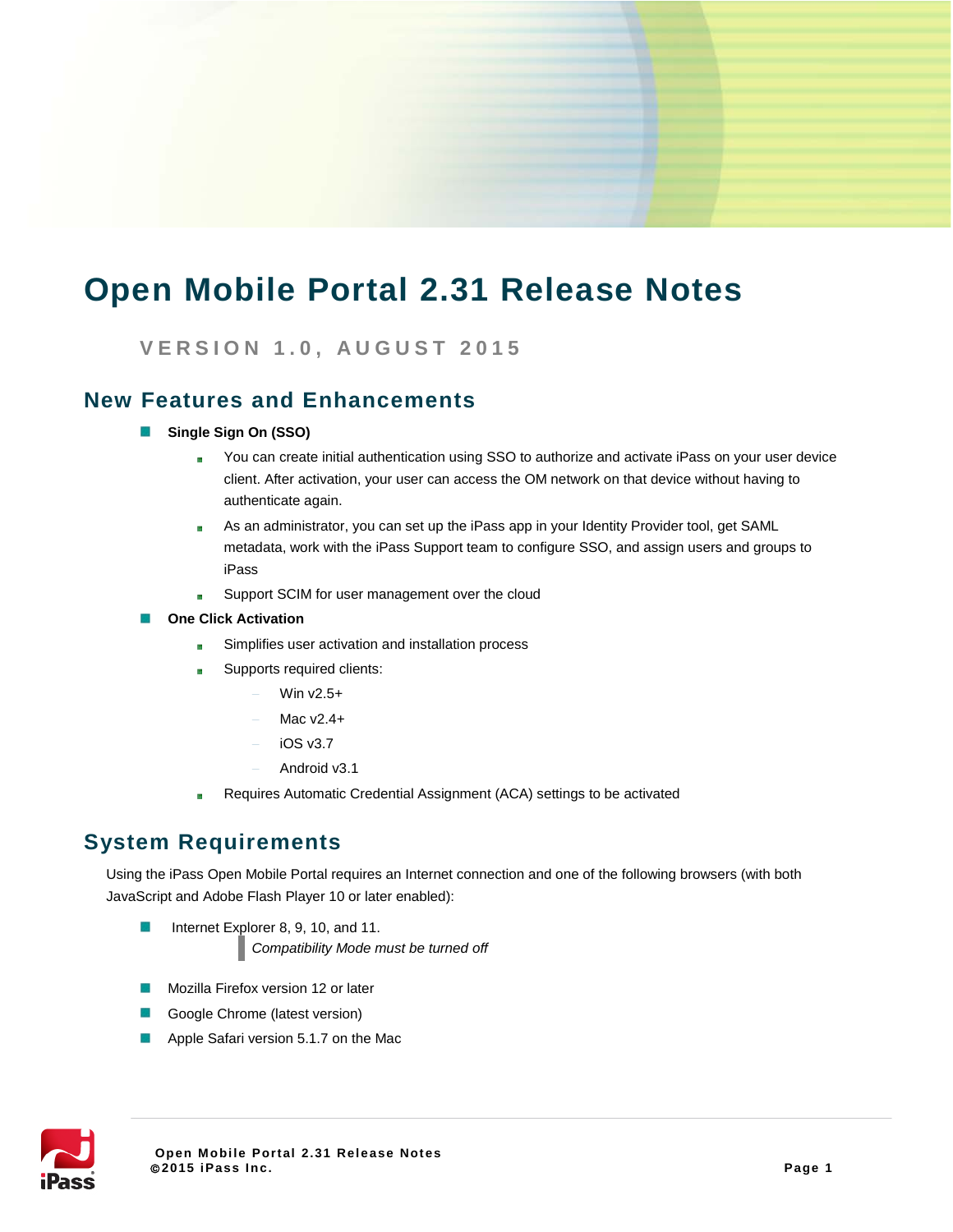### **Resolved Issues**

|        | <b>Issue ID</b> Description                     |
|--------|-------------------------------------------------|
| 131267 | Sessions do not time out before thirty minutes. |

## **Known Issues**

| <b>Issue ID</b>   | <b>Description</b>                                                                                                                                                                                                                                                                                                                                                                                                                       |
|-------------------|------------------------------------------------------------------------------------------------------------------------------------------------------------------------------------------------------------------------------------------------------------------------------------------------------------------------------------------------------------------------------------------------------------------------------------------|
| 127319            | The links in automatic activation emails may not work if a user is on a Chrome browser. If this is the case, a user<br>should use Internet Explorer browser to open the email.                                                                                                                                                                                                                                                           |
| 127210            | It is not possible to update a Cost Center ID with the <b>Import</b> feature.                                                                                                                                                                                                                                                                                                                                                            |
| 125065            | An SSID leading with zeros may not be recognized properly by our system due to an issue with Microsoft Excel (for<br>example. Excel automatically converts "0033" to "33").                                                                                                                                                                                                                                                              |
| 124487            | The Download button on the confirmation page does not appear if the screen is in landscape mode on the Vertu<br><b>Buy Page.</b>                                                                                                                                                                                                                                                                                                         |
| 123064            | The amount on the Aging Balance page may not match the amount on the downloaded PDF. This usually occurs if<br>iPass still has a balance due to your account, as the PDF does not reflect the up-to-date amount owed by iPass.                                                                                                                                                                                                           |
| 122732,<br>121936 | Users connecting with Internet Explorer 8 may have trouble downloading Call Detail Records (CDRs), and Activation<br>and Suspension templates while on the <b>Hosted Users</b> page. If this occurs:<br>Hold the control key (allow pop-ups) while clicking the download button, or<br>1.<br>Enable Automatic Prompting for downloads by going to the browser and clicking Tools > Security/Internet<br>2.<br><b>Customer Level.</b>     |
| 121980            | Pop-up windows may appear slightly different in Internet Explorer 8 than in other browsers.                                                                                                                                                                                                                                                                                                                                              |
| 120233            | If a VPN is configured without passing all user credentials, then "Prompt User Upon Connection Attempt" should not<br>be selected or it will cause issues in the client (and no warning message explains this).                                                                                                                                                                                                                          |
| 118532            | Some records may show a few more sessions than there should be and sessions with no duration recorded. This has<br>been observed when there is profile activity (such as a profile update) during a session, and we are investigating<br>other possible causes.                                                                                                                                                                          |
| 116842            | Sometimes an "Unexpected Error" message will appear when downloading a User Activity report. If you see an<br>unexpected error when downloading the User Activity report:<br>Close the "Unexpected Error" dialog box.<br>1.<br>2.<br>Click the Download Report link in the right side of the page.<br>3.<br>Save the file.                                                                                                               |
| 115379            | In Manage Brands, for Windows clients 2.x, the installer preview will not match the actual installer image.                                                                                                                                                                                                                                                                                                                              |
| 115274            | If the same image file is used for the Provider logo in a Service Package and the logo for a client brand that is applied<br>to a profile using that Service Package, the profile cannot be published. Make sure you use unique names for the<br>Provider Logo image file and any image file you use in client branding.                                                                                                                 |
| 114339            | Brand sharing allows a brand to be shared with a child customer, even though the service package has not been<br>assigned to the child company.                                                                                                                                                                                                                                                                                          |
| 114040            | Accounts can be saved without entering an authentication format. If so, then the client will try to authenticate with<br>an empty format and fail.                                                                                                                                                                                                                                                                                       |
| 113213            | In Windows 1.4.x clients, the same message is configured for all required endpoint applications. If this client is<br>migrated to Windows 2.x, this message will be used as the default for all required applications. This can result in a<br>confusing user experience as the same message is displayed multiple times. When migrating from 1.4.x clients, make<br>sure to configure different messages for each required application. |

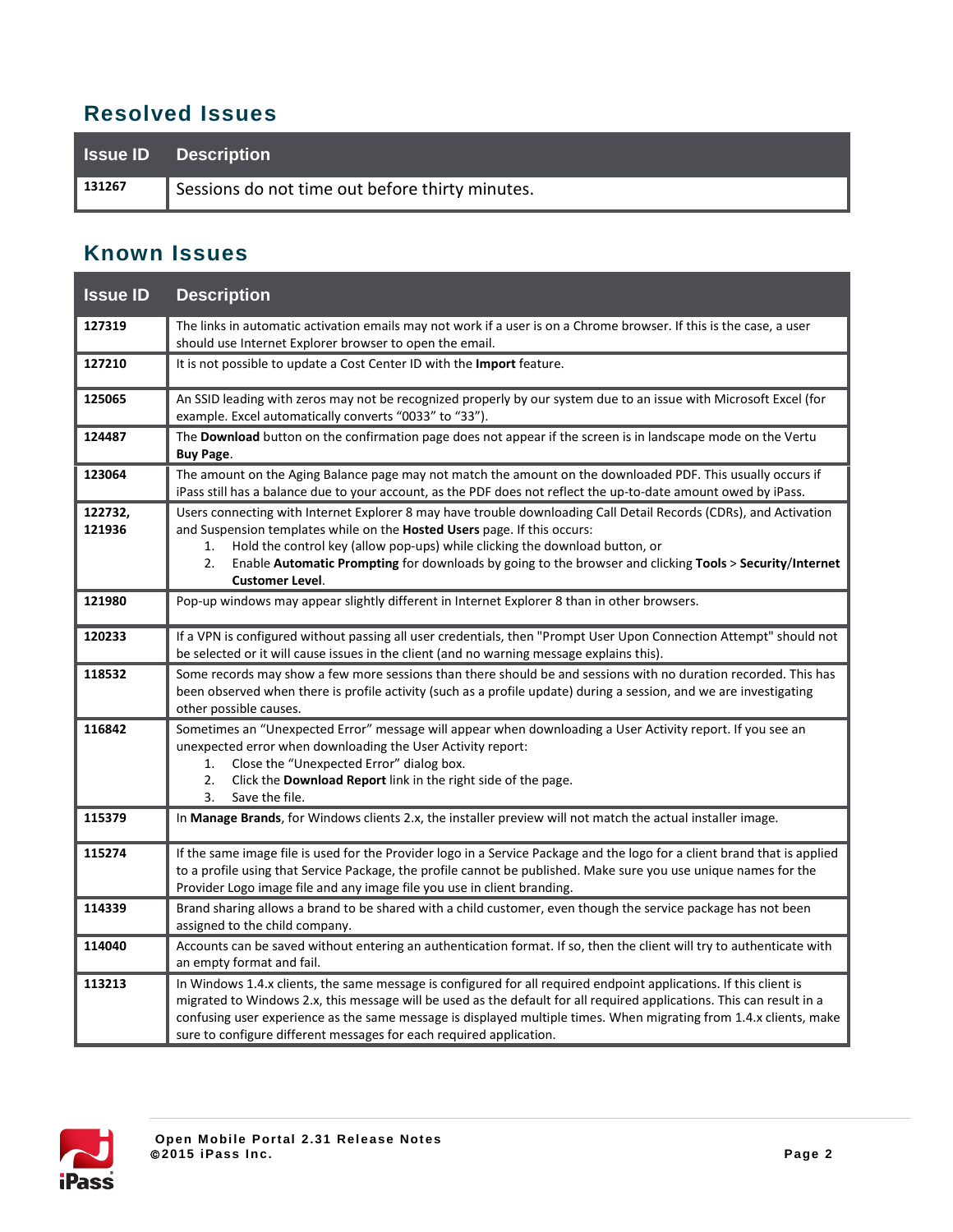| <b>Sance ID</b> | <b>Description</b>                                                                                                                                          |
|-----------------|-------------------------------------------------------------------------------------------------------------------------------------------------------------|
| 107283          | Use of some foreign-language characters (for example, å, ä or ö) in a profile name will lead to a "corrupt profile"<br>error when the profile is installed. |
| 107225          | Branding live preview does not show changes to the application bar.                                                                                         |
| 105232          | If the user is on the Export Data report when the Portal times out, it is still possible to download the report by<br>clicking the download link.           |

# **Known Limitations**

| <b>Issue ID</b>   | <b>Description</b>                                                                                                                                                                                                                                          |
|-------------------|-------------------------------------------------------------------------------------------------------------------------------------------------------------------------------------------------------------------------------------------------------------|
| 123615            | If your browser is zoomed to a high percentage, some pages may display incorrectly. If this happens, reset the zoom<br>to 100%.                                                                                                                             |
| 123019,<br>122444 | If you are using Chrome (versions 25 or later), you may experience issues with the <b>Invoices &amp; Payments</b> page when<br>managing child accounts. If this is the case, switch to Firefox or Internet Explorer.                                        |
| 122138            | When downloading a Connection Data Report (as a CSV), the download will timeout if the file is too large. Reduce<br>the date range and download these files in smaller pieces to work around this issue.                                                    |
| 122064            | After creating a favorite iOS or Android profile, the buttons to create a favorite Android or iOS profile will still display<br>until the user logs out and logs back in.                                                                                   |
| 119834            | The Portal may not behave as designed if a user connects using Safari on a Windows machine. Safari is only fully<br>supported on the Mac.                                                                                                                   |
| 119626            | Due to a limitation in Flash, if a downloaded installer is stopped before it can complete, the file is not erased or<br>saved as a temporary file-it will exist in the downloaded location as a broken installer.                                           |
| 119040            | When downloading a client on a Mac, the <b>Hide Extensions</b> option should not be turned on (make sure the box is<br>unchecked) or the file may save without an extension.                                                                                |
| 117722            | When viewing the Open Mobile Portal with Internet Explorer, you may get an error message that you need to<br>upgrade. A workaround is turning off compatibility mode by clicking <b>Tools</b> and then clicking <b>Compatibility View</b> to<br>uncheck it. |